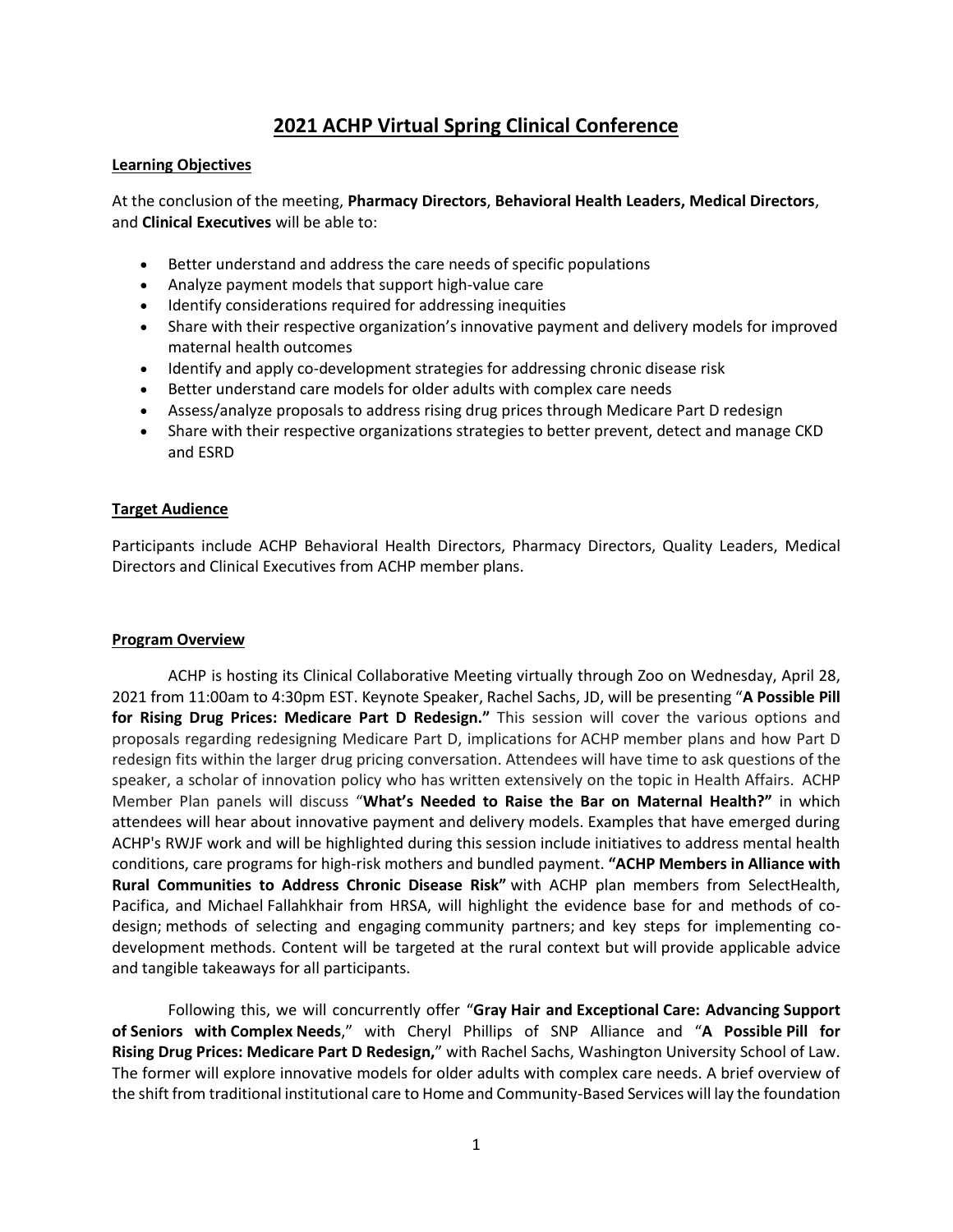for an exploration of models including the PACE program and various SNPs including C-SNPs, IE-SNPs and D-SNPs. Attention will be paid to the growing crisis of elderly homelessness and the potential role of health plans to address it. The session will conclude with a look towards the future, both limiting factors and opportunities to transform care. The second, concurrent session will cover the various options and proposals of redesigning the Medicare Part D benefit, implications for ACHP member plans and the feasibility of passage and implementation. Attendees will have time to ask questions of the speaker, a scholar of innovation policy who has written extensively on the topic in Health Affairs. Our final session, "**Saving Kidney Function: Early Detection to Management of End-Stage Renal Disease**," will feature panelists from KP, Geisinger, and Scott & White Health Plans. Panelists will share experiences with innovative chronic kidney disease (CKD) and end-stage renal disease (ESRD) vendor partnerships as well as in-house programs, including data analytics for early detection and the expansion of peritoneal dialysis options.

#### **Faculty Listing**

**Bruce Cantor, MD, MS** Medical Director UCare Health Plan Minneapolis, MN

**Alexander Chang, MD, MS** Assistant Professor Clinical Research Geisinger Health Plan Harrisburg, PA

**Amy Christensen, RN**

Vice President of Clinical Services UCare Health Plan Minneapolis, MN

#### **Michael Fallahkhair, MPH**

Principal Advisor at Health Resources and Services Administration (HRSAgov) Department of Health and Human Services Washington, DC

#### **Jennifer J. Garber, MSW**

Associate VP of Mental Health and Substance Use Disorders UCare Health Plan Minneapolis, MN

**Erin Mackay, MPH** Managing Director, Health Justice National Partnership for Women & Families Washington, DC

**Debra Moser PhD, RN, FAHA, FAAN**

Assistant Dean of PhD Program & Scholarly Affairs College of Nursing, University of Kentucky Lexington, KY

#### **Cheryl Phillips, MD, AGSF**

President and CEO Special Needs Plan Alliance Washington, DC

#### **Leonid Pravoverov, MD, FASN**

Medical Director of End Stage Renal Disease Kaiser Permanente Northern California Oakland, CA

## **S. (Ram) Ramalingam, MD, MBA**

Chief Medical Officer Scott & White Health Plan Temple, TX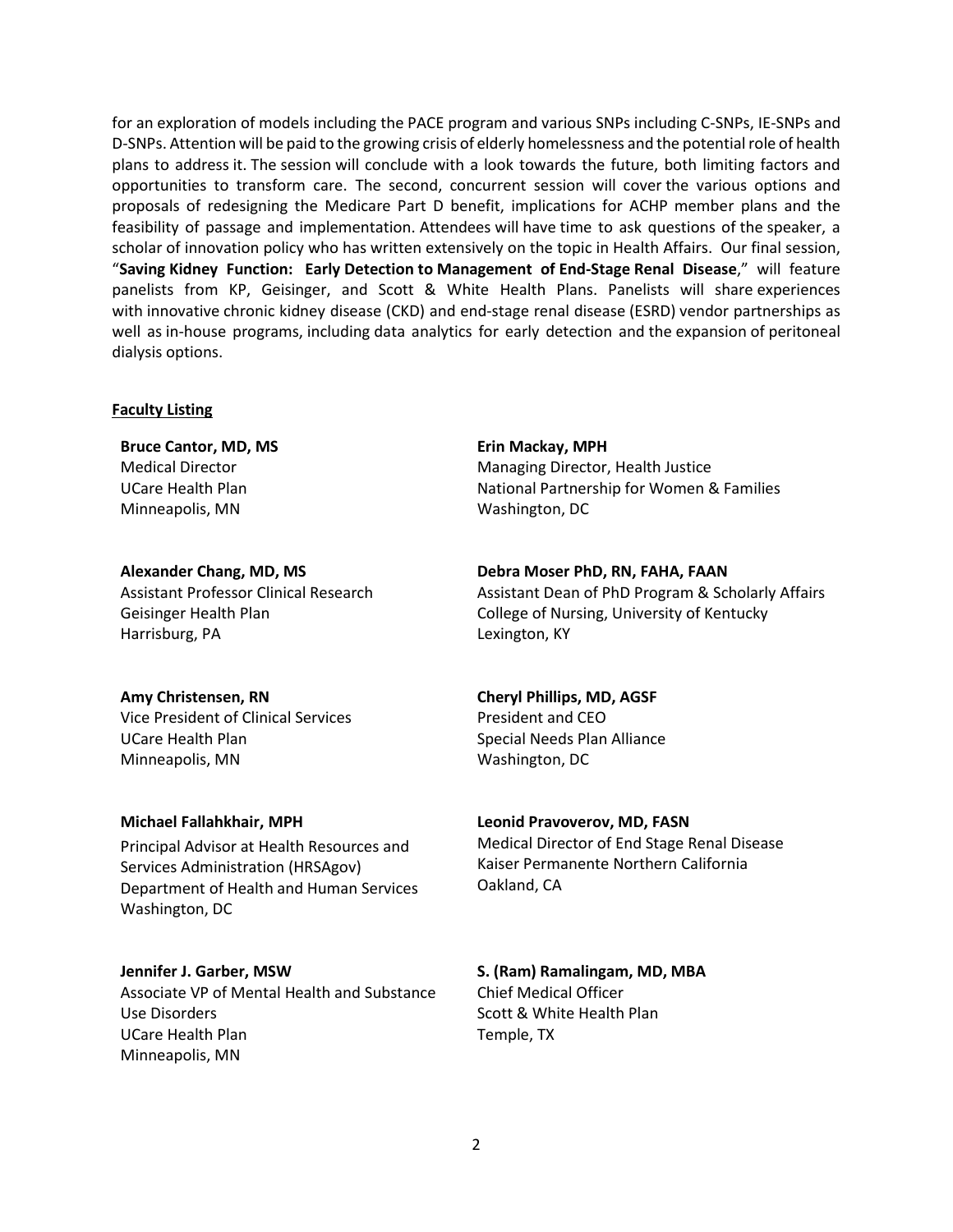#### **Kimberly Ketchel, MSN, RN, RNC-MNN**

Director of Clinical Programs, Maternity and Pediatric Care Management UPMC Health Plan Pittsburgh, PA

**Jane Sarasohn-Kahn, MA, MHSA** Founder, THINK-Health Advisor, W2O Group Philadelphia, PA

**Rachel Sachs, J.D.** Associate Professor of Law Washington University St. Louis, MO

### **Susan Alger, MSW, LCSW** Director, Care Management PacificSource Health Plan

Eugene, OR

### **Sheila Wilson MBA, BSN, RN, CCM** Director of Care Management: Medicaid, Individual and D-SNP Products Priority Health Grand Rapids, MI

**Teresa Hall, MBA, BS** Director of Health Services SelectHealth Plan Park City, UT

### **Elizabeth Hindbjorgen, RN**

Program Manager Sanford Health Cooperative Sioux Falls, WI

# **Accreditation and Credit Designation**

In support of improving patient care, this activity has been planned and implemented by the University of Pittsburgh and the Alliance of Community Health Plans. The University of Pittsburgh is jointly accredited by the Accreditation Council for Continuing Medical Education (ACCME), the Accreditation Council for Pharmacy Education (ACPE), and the American Nurses Credentialing Center (ANCC), to provide continuing education for the healthcare team.

#### **Physicians**

The University of Pittsburgh School of Medicine designates this live activity for a maximum of 4.0 *AMA PRA Category 1 CreditsTM.* Physicians should only claim credit commensurate with the extent of their participation in the activity.

#### **Pharmacists**

This knowledge-based activity provides 4.0 *contact hours* of continuing pharmacy education credit.

## **Nurses and Nurse Practitioners**

The maximum number of hours awarded for this Continuing Nursing Education activity is 4.0 *contact hours*.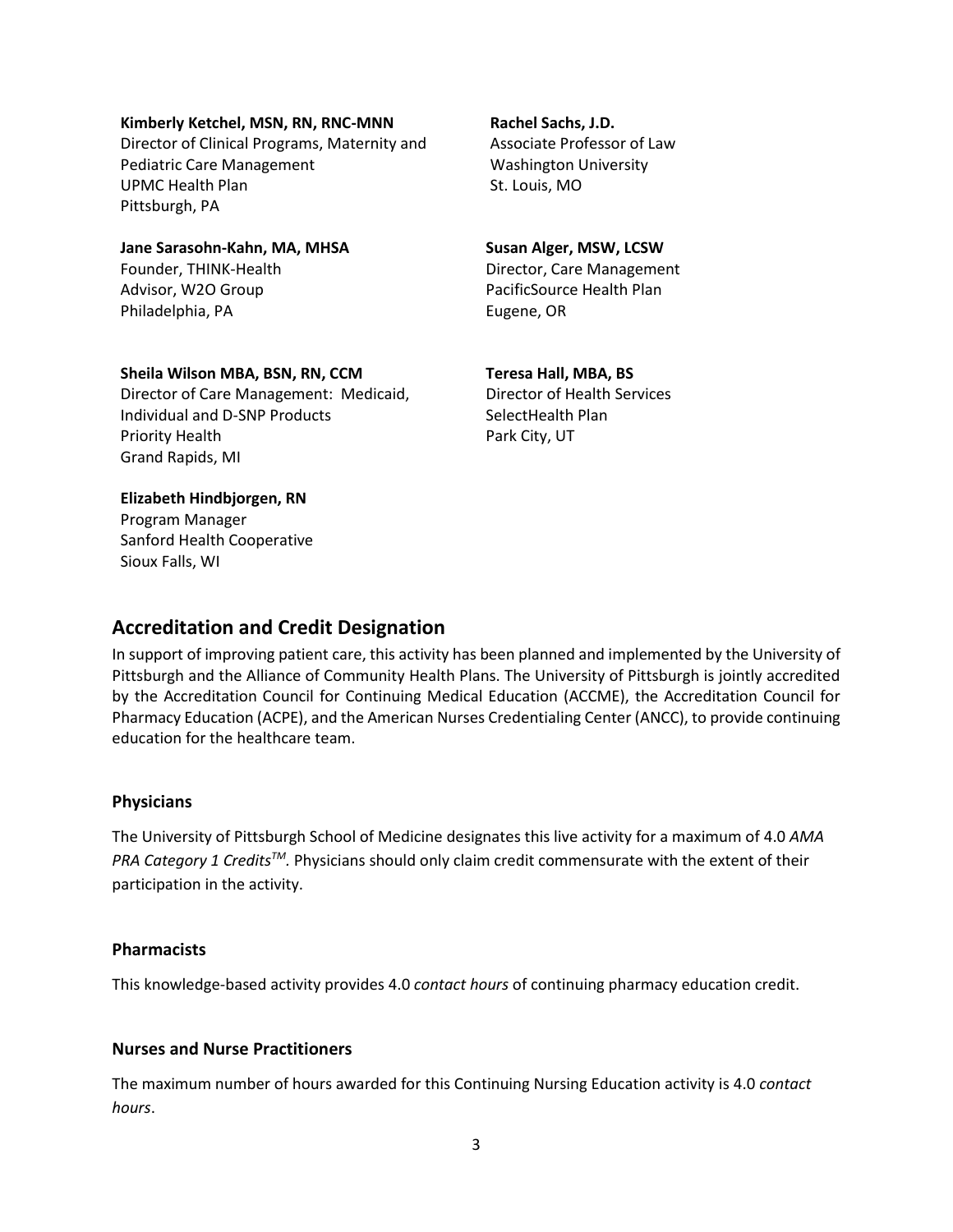## **Other health care professionals**

Other health care professionals will receive a certificate of attendance confirming the number of contact hours commensurate with the extent of participation in this activity.

# **How do I get my credits?**

The UPMC Center for Continuing Education in the Health Sciences (CCEHS) continuing education learning portal, [http://cce.upmc.com,](http://cce.upmc.com/) is used to register, claim and track all your continuing education credits. Certificates will be available to download and stored for future reference.

To receive credit, you will be required to login, complete the course evaluation and claim credit within **14 days of the activity**. If you are a new user, click "Register" to create a new account. The activity will be added to your **Pending Activities** and accessible on the first day of the activity. Upon completion, certificates will be available to download and stored for future reference in your **Completed Activities.**

**Attention Pharmacists**: CCEHS will upload your credits to the NABP within 30 days of your completion of this activity, including claiming credit and completing the course evaluation. The NABP does not allow credits to be uploaded after 60 days of the activity start date.

To answer common questions or for step-by-step instructions, please visit the **FAQs** available on the CCEHS Learning Portal.

# **Faculty Disclosure**

All individuals in a position to control the content of this education activity are required to disclose all relevant financial relationships with any proprietary entity producing, marketing, re-selling, or distributing health care goods or services, used on, or consumed by, patients.

## *The following relevant financial relationships were disclosed:*

- Alex Chang, MD, Novo Norodisk, **Grant/Research Support** and Reylpsa, **Consultant**
- Rachel Sachs, JD, MPH, Arnold Ventures, Grant/Research Support, and Institute for Clinical and Economic Review, **Consultant Advisory/Review Committee** and West Health, **Consultant Advisory/Review Committee**
- Connie Hwang, MD, Appointed to PCORI Board of Governors (Sept 2020)

No other planners, members of the planning committee, speakers, presenters, authors, content reviewers and/or anyone else in a position to control the content of this education activity have relevant financial relationships to disclose.

The information presented at this CME program represents the views and opinions of the individual presenters, and does not constitute the opinion or endorsement of, or promotion by, the UPMC Center for Continuing Education in the Health Sciences, UPMC / University of Pittsburgh Medical Center or Affiliates and University of Pittsburgh School of Medicine. Reasonable efforts have been taken intending for educational subject matter to be presented in a balanced, unbiased fashion and in compliance with regulatory requirements. However, each program attendee must always use his/her own personal and professional judgment when considering further application of this information, particularly as it may